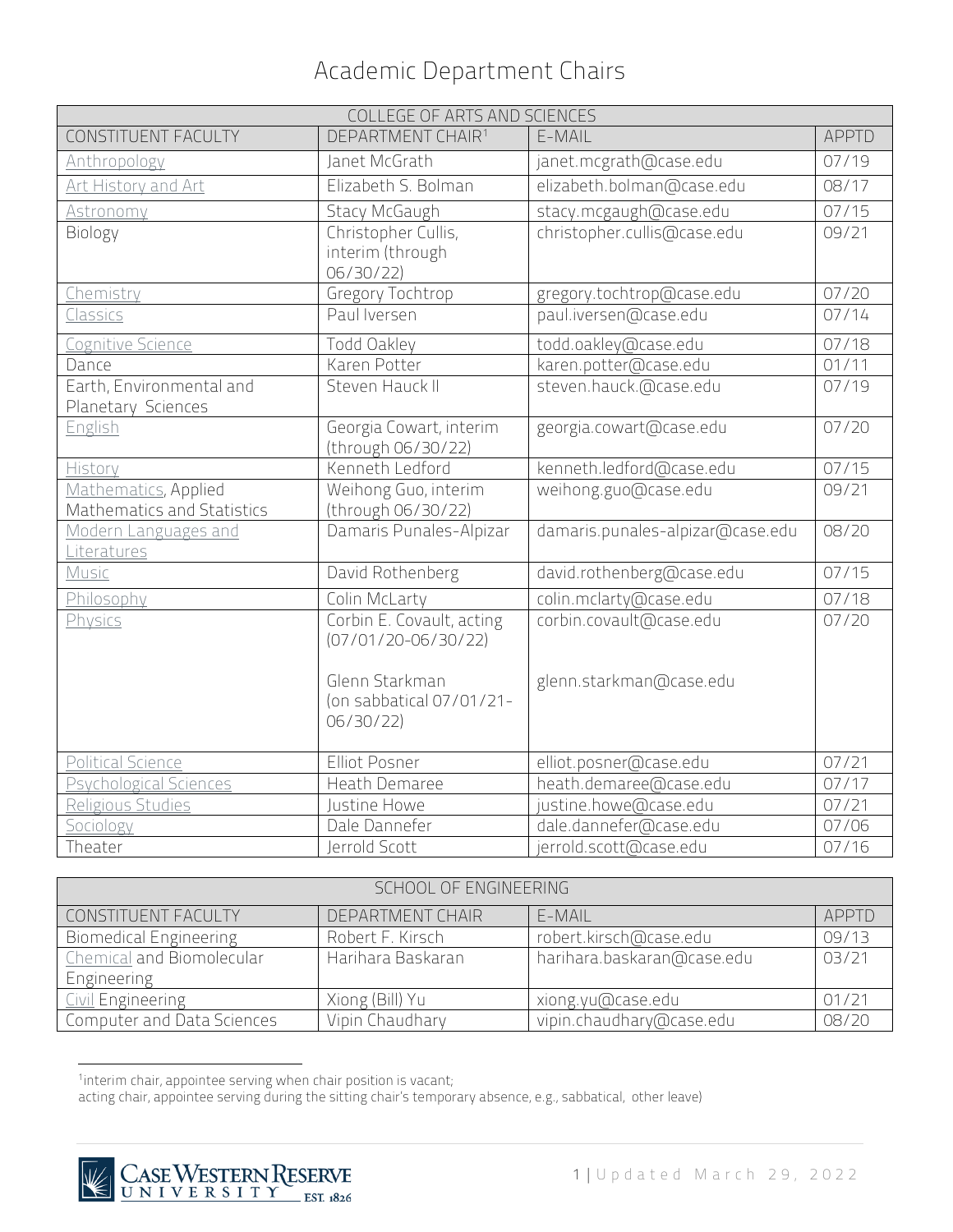| <b>Electrical, Computer and</b><br>Systems Engineering     | Pedram Mohseni                                 | pedram.mohseni@case.edu      | 07/20        |
|------------------------------------------------------------|------------------------------------------------|------------------------------|--------------|
| Macromolecular Science and                                 | Gary Wnek                                      | gary.wnek@case.edu           | 07/19        |
| Engineering<br>Materials Science and                       | Frank Ernst                                    | frank.ernst@case.edu         | 01/16        |
| Engineering                                                |                                                |                              |              |
| Mechanical and Aerospace                                   | Robert X. Gao                                  | robert.gao@case.edu          | 02/15        |
| Engineering                                                |                                                |                              |              |
|                                                            | SCHOOL OF DENTAL MEDICINE                      |                              |              |
| CONSTITUENT FACULTY                                        | DEPARTMENT CHAIR                               | E-MAIL                       | <b>APPTD</b> |
| <b>Biological Sciences</b>                                 | Aaron Weinberg                                 | aaron.weinberg@case.edu      | 06/04        |
| Community Dentistry                                        | Suchitra Nelson, interim                       | suchitra.nelson @case.edu    | 01/19        |
| Comprehensive Care                                         | Dale Baur, interim                             | dale.baur@case.edu           | 08/21        |
| Endodontics                                                | Andre Mickel                                   | andre.mickel@case.edu        | 01/11        |
| Oral and Maxillofacial Medicine<br>and Diagnostic Sciences | Andres Pinto                                   | andres.pinto@case.edu        | 06/13        |
| Oral and Maxillofacial Surgery                             | Dale Baur                                      | dale.baur@case.edu           | 02/07        |
| Orthodontics                                               | Mark Hans                                      | mark.hans@case.edu           |              |
| Pediatric Dentistry                                        | Gerald Ferretti                                | gerald.ferretti@case.edu     | 07/05        |
| Periodontics                                               | Gian Pietro Schincaglia                        |                              | 07/21        |
|                                                            | SCHOOL OF MANAGEMENT                           |                              |              |
| CONSTITUENT FACULTY                                        | <b>DEPARTMENT CHAIR</b>                        | E-MAIL                       | <b>APPTD</b> |
| Accountancy                                                | Thomas A. King                                 | thomas.a.king@case.edu       | 07/19        |
| Banking and Finance                                        | CNV Krishnan                                   | c.krishnan@case.edu          | 07/17        |
| Design and Innovation                                      | Kalle Lyytinen                                 | kalle.lyytinen@case.edu      | 07/15        |
| Economics                                                  | David Clingingsmith,<br>interim (07/01/2021-   | david.clingingsmith@case.edu | 07/21        |
|                                                            | 6/30/2022                                      |                              |              |
|                                                            | Mark Votruba (on                               | mark.votruba@case.edu        |              |
|                                                            | sabbatical 07/01/2021-<br>6/30/2022            |                              |              |
| Operations                                                 | Kamlesh Mathur                                 | kamlesh.mathur@case.edu      | 07/06        |
| Organizational Behavior                                    | Diana Bilimoria                                | diana.bilimoria@case.edu     | 07/13        |
|                                                            | SCHOOL OF MEDICINE (BASIC SCIENCE DEPARTMENTS) |                              |              |
| CONSTITUENT FACULTY                                        | DEPARTMENT CHAIR                               | E-MAIL                       | <b>APPTD</b> |
| Anatomy                                                    | Clifford Harding, interim                      | clifford.harding@case.edu    | 03/12        |
| Biochemistry                                               | J. Alan <u>Diehl</u>                           | john.a.diehl@case.edu        | 08/19        |
| <b>Bioethics</b>                                           | Mark Aulisio                                   | mark.aulisio@case.edu        | 01/16        |
| Biomedical Engineering - SOM                               | Robert F. Kirsch                               | robert.kirsch@case.edu       | 01/12        |
| (joint dept. with School of                                |                                                |                              |              |
| Engineering)                                               |                                                |                              |              |
| Biomedical Engineering-                                    | D. Geoffrey Vince                              | vinceg@ccf.org               | 03/19        |
| CCLCM                                                      |                                                |                              |              |

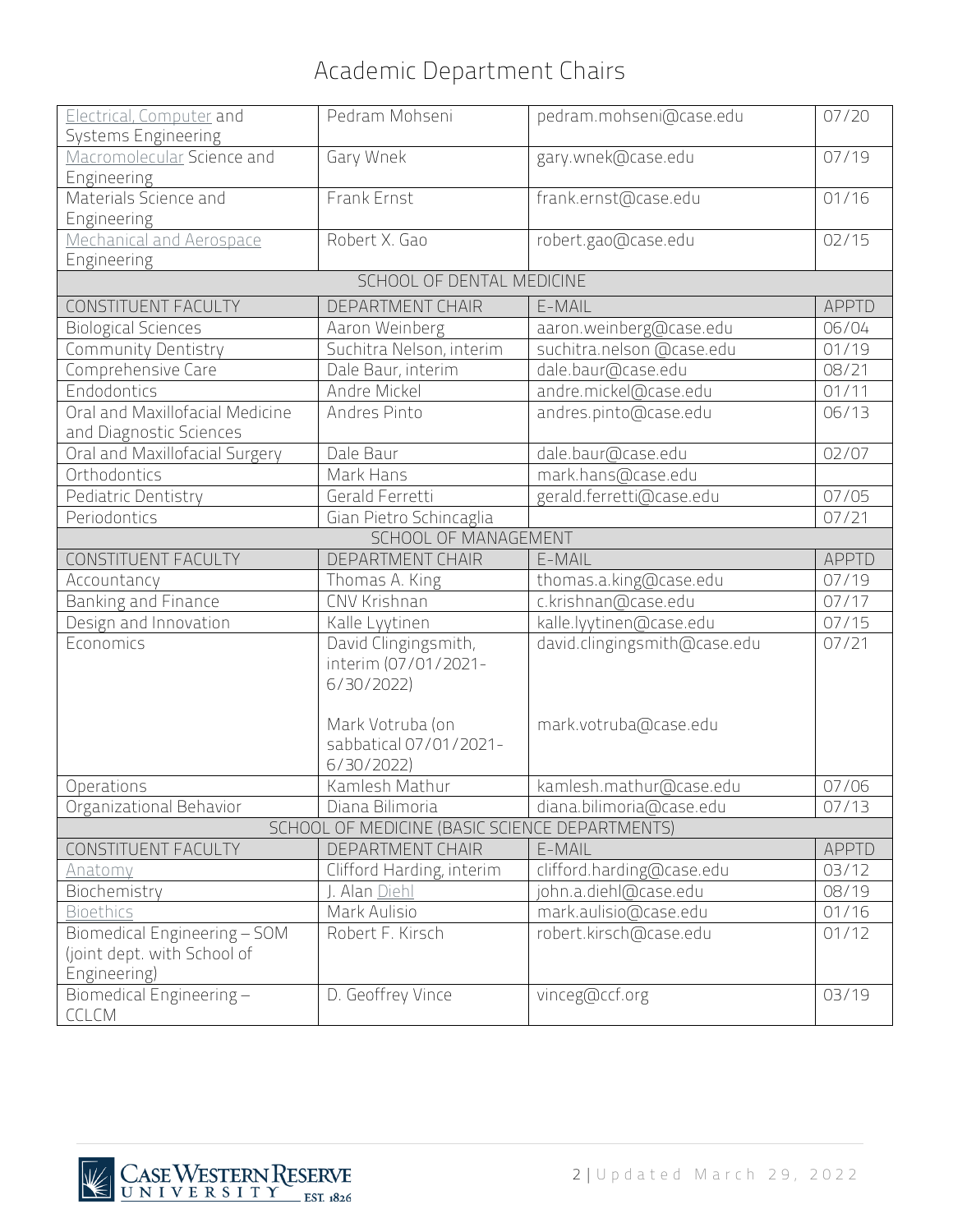| SCHOOL OF MEDICINE (BASIC SCIENCE DEPARTMENTS), CONTINUED |                                                   |                                    |              |
|-----------------------------------------------------------|---------------------------------------------------|------------------------------------|--------------|
| CONSTITUENT FACULTY                                       | <b>DEPARTMENT CHAIR</b>                           | E-MAIL                             | <b>APPTD</b> |
| **General Medical Sciences,                               | Stan Gerson (interim                              | stanton.gerson@case.edu            | 7/20         |
| Division of                                               | dean)                                             |                                    |              |
| <b>Genetics and Genome Sciences</b>                       | Anthony Wynshaw-Boris                             | anthony.wynshaw-boris@case.edu     | 07/13        |
| Molecular Biology &                                       | Jonathan Karn                                     | jonathan.karn@case.edu             | 01/02        |
| Microbiology                                              |                                                   |                                    |              |
| Molecular Medicine - CCLCM                                | Jonathan D. Smith                                 | smithj4@ccf.org                    | 02/17        |
| Neurosciences                                             | Lin Mei                                           | lin.mei@case.edu                   | 11/17        |
| Nutrition                                                 | Hope Barkoukis                                    | hope.barkoukis@case.edu            | 06/18        |
| Pathology                                                 | Clifford Harding                                  | clifford.harding@case.edu          | 01/11        |
| Pharmacology                                              | Edward W. Yu, interim                             | edward.w.yu@case.edu               | 12/19        |
| Population and Quantitative                               | Jonathan L. Haines                                | jonathan.haines@case.edu           | 11/13        |
| <b>Health Sciences</b>                                    |                                                   |                                    |              |
| Physiology & Biophysics                                   | Walter Boron                                      | walter.boron@case.edu              | 09/07        |
|                                                           | SCHOOL OF MEDICINE (CLINICAL SCIENCE DEPARTMENTS) |                                    |              |
| CONSTITUENT FACULTY                                       | DEPARTMENT CHAIR                                  | E-MAIL                             | <b>APPTD</b> |
| Anesthesiology and                                        | Marc Popovich                                     | marc.popovich@uhhospitals.org      | 04/18        |
| Perioperative Medicine -                                  |                                                   |                                    |              |
| UH/SOM/VA                                                 |                                                   |                                    |              |
| Anesthesiology - CCLCM                                    | Christopher Troianos                              | troianc@ccf.org                    | 02/18        |
| Anesthesiology - MHMC                                     | Luis Tollinche                                    | Itollinche@metrohealth.org         | 12/21        |
| Dermatology - UH/VA                                       | Kevin Cooper                                      | kevin.cooper@uhhospitals.org       | 07/95        |
| Dermatology - MHMC                                        | David Crowe, interim                              | dcrowe@metrohealth.org             | 02/18        |
| Dermatology - CCLCM                                       | Allison Vidimos                                   | visimoa@ccf.org                    | 09/19        |
| Emergency Medicine - MHMC                                 | Charles Emerman                                   | cemerman@metrohealth.org           | 06/02        |
| Emergency Medicine - UH/VA                                | Christopher Miller                                | christopher.miller@uhhospitals.org | 11/14        |
| Emergency Medicine - CCLCM                                | Stephen W. Meldon                                 | meldons@ccf.org                    | 09/19        |
| Family Medicine and                                       | Goutham Rao                                       | goutham.rao@uhhospitals.org        | 01/19        |
| Community Health -                                        |                                                   |                                    |              |
| UH/SOM/VA                                                 |                                                   |                                    |              |
| Family Medicine - MHMC                                    | Christine Alexander                               | calexander@metrohealth.org         | 06/14        |
| Family Medicine - CCLCM                                   | Michael A. Rabovsky                               | rabovsm@ccf.org                    | 05/15        |
| Medicine - UH/SOM                                         | Robert Salata                                     | robert.salata@case.edu             | 04/17        |
| Medicine - CCLCM                                          | <b>Brian Mandell</b>                              | mandelb@ccf.org                    | 03/10        |
| Medicine - MHMC                                           | Richard Blinkhorn                                 | rblinkhorn@metrohealth.org         | 07/20        |
| Neurological Surgery                                      | Nicholas Bambakidis                               | nicholas.bambakidis2@uhhospitals   | 03/22        |
|                                                           |                                                   | .org                               |              |
| Neurological Surgery - MHMC                               | Ben Roitberg                                      | broitberg@metrohealth.org          | 05/18        |
| Neurological Surgery - CCLCM                              | Michael Patrick                                   | steinm@ccf.org                     | 02/17        |
|                                                           | Steinmetz                                         |                                    |              |
| Neurology - UH/SOM/VA                                     | Cathy Sila                                        | cathy.sila@uhhospitals.org         | 07/19        |
| Neurology - MHMC                                          | Joseph Hanna                                      | jhanna@metrohealth.org             | 03/03        |
| Neurology CCLCM                                           | Kerry H. Levin                                    | levink@ccf.org                     | 09/19        |
| Ophthalmology and Visual                                  | Douglas Rhee                                      | douglas.rhee@uhhospitals.org       | 02/15        |
| Sciences - UH/VA                                          |                                                   |                                    |              |
| Ophthalmology - CCLCM                                     | Daniel Martin                                     | martind5@ccf.org                   | 04/14        |